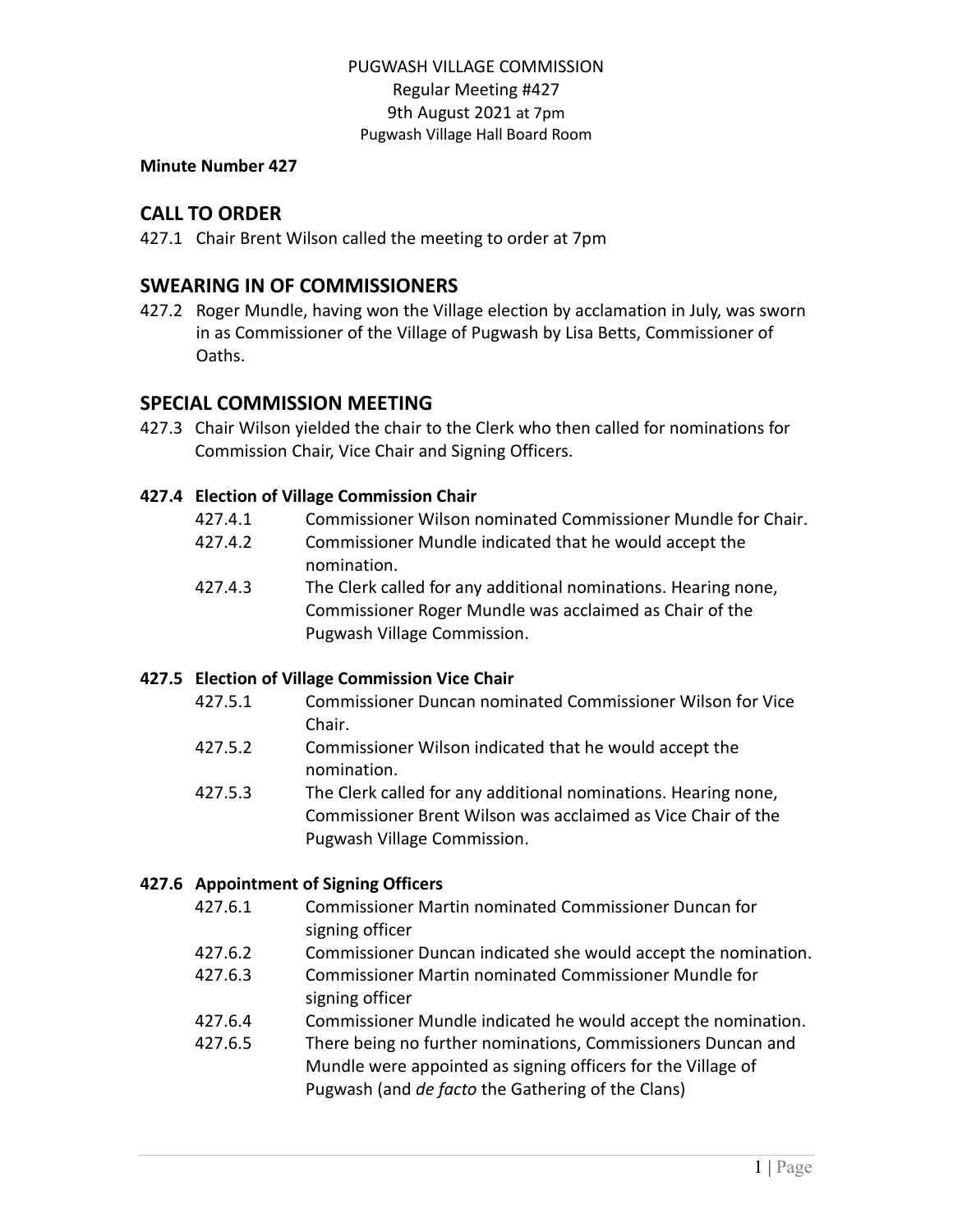# **ROLL CALL**

|  | 427.7 Commissioners: | Chair Roger Mundle                   |
|--|----------------------|--------------------------------------|
|  |                      | Vice Chair Commissioner Brent Wilson |
|  |                      | Commissioner Bill Martin             |
|  |                      | <b>Commissioner Sue Duncan</b>       |
|  |                      | Commissioner Dave MacEwan            |
|  |                      |                                      |

Staff: Clerk Treasurer, Lisa Betts (recording secretary)

# **APPROVAL OF AGENDA**

#### **MOTION**

**427.8 It was moved by Commissioner Wilson and seconded by Commissioner McEwan that the agenda be accepted as amended. MOTION CARRIED**

# **APPROVAL OF MINUTES**

**MOTION**

**427.9 It was moved by Commissioner Duncan and seconded by Commissioner MacEwan that the minutes of regular meeting 426, 14th June 2021 be approved. MOTION CARRIED**

# **BUSINESS ARISING FROM THE MINUTES**

427.10None.

[Note: at approximately this part of the meeting, a page for the Pugwash Volunteer Fire Department was issued. Vice Chair Wilson left to go to the call. Chair Mundle and Commissioner Martin, also in the fire department, opted to remain in the meeting. Vice Chair Wilson returned to the meeting just as the motion for adjournment was being made.]

# **ACTION LIST**

427.11 See attached list.

- 427.11.1 **Crosswalk request - Church Street connecting the high school and elementary school driveways.** There has been no recent communication from the regional manager in charge. The area manager, Aam Cameron, will be contacted to see if he would be interested in addressing the Commission on crosswalks and other traffic matters.
- 427.11.2 **Thrive Outside - playground project.** A second application has been submitted. Using funds from a recent donation, a sling seat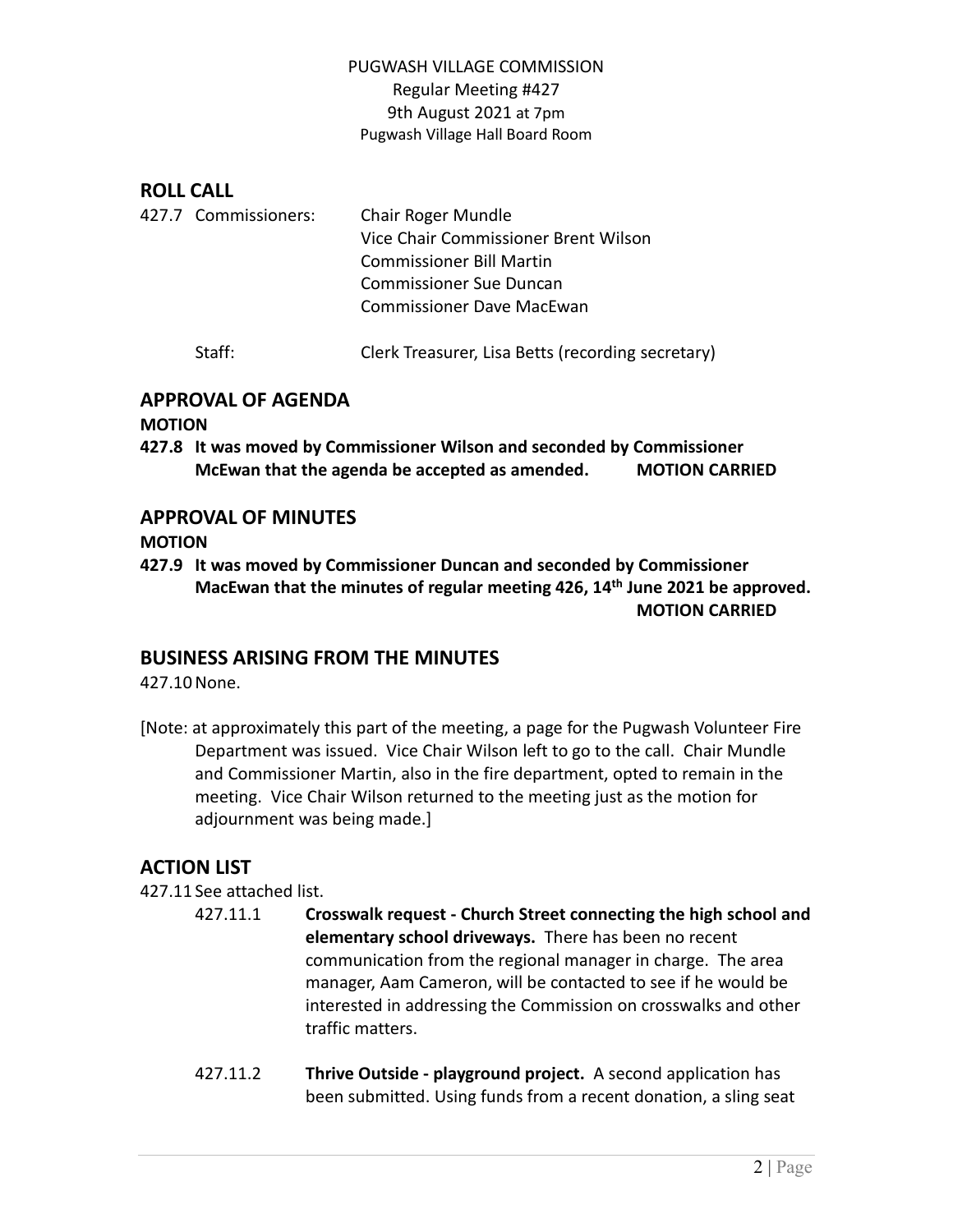has been installed, replacing one of the two bucket seats. Further funding is pending approval. The Municipality has granted the Village \$10,000 towards the project.

- 427.11.4 **Gathering of the Clans mugs** Commissioner Duncan will order four mugs.
- 427.11.5 **Streetlight.** Responsibility for streetlights has been recently reassigned within the Municipality. The requested light should be installed soon.

# **PRESENTATION**

427.12None.

### **CORRESPONDENCE**

427.13.1 **Farmers' Market** - Letter of Support for their solar energy project, to assist in funding. 427.13.2 **Testimonial -** to TD Friends of the Environment Foundation - report in support of the 2020 Pugwash Communities in Bloom tree planting project 427.13.3 **Confederation of Mainland Mi'kmaq** - information on Canada's first Mi'kmaw electoral office. 427.13.4 **Pugwash District High School** - card of thanks and a receipt for the 2021 scholarship. 427.13.5 **Truro Chamber of Commerce** - confirmation of funding for the 2021 tourism season. 427.13.6 **Municipality of Cumberland County** - confirmation of \$3,000 funding for a Recreation Director. Commissioner Martin said that many positive comments on the recreation program had been received at Six Rivers Radio. 427.13.7 **Municipality of Cumberland County** - confirmation of \$10,000 funding for the Thrive Outside project. 427.13.8 **Centre for Local Prosperity** - request for final of three \$1,000 grants as made by motion 319.14 in April 2019. Commissioner Martin commented that the organization had not been producing the programming that included Pugwash as had been discussed in the original application for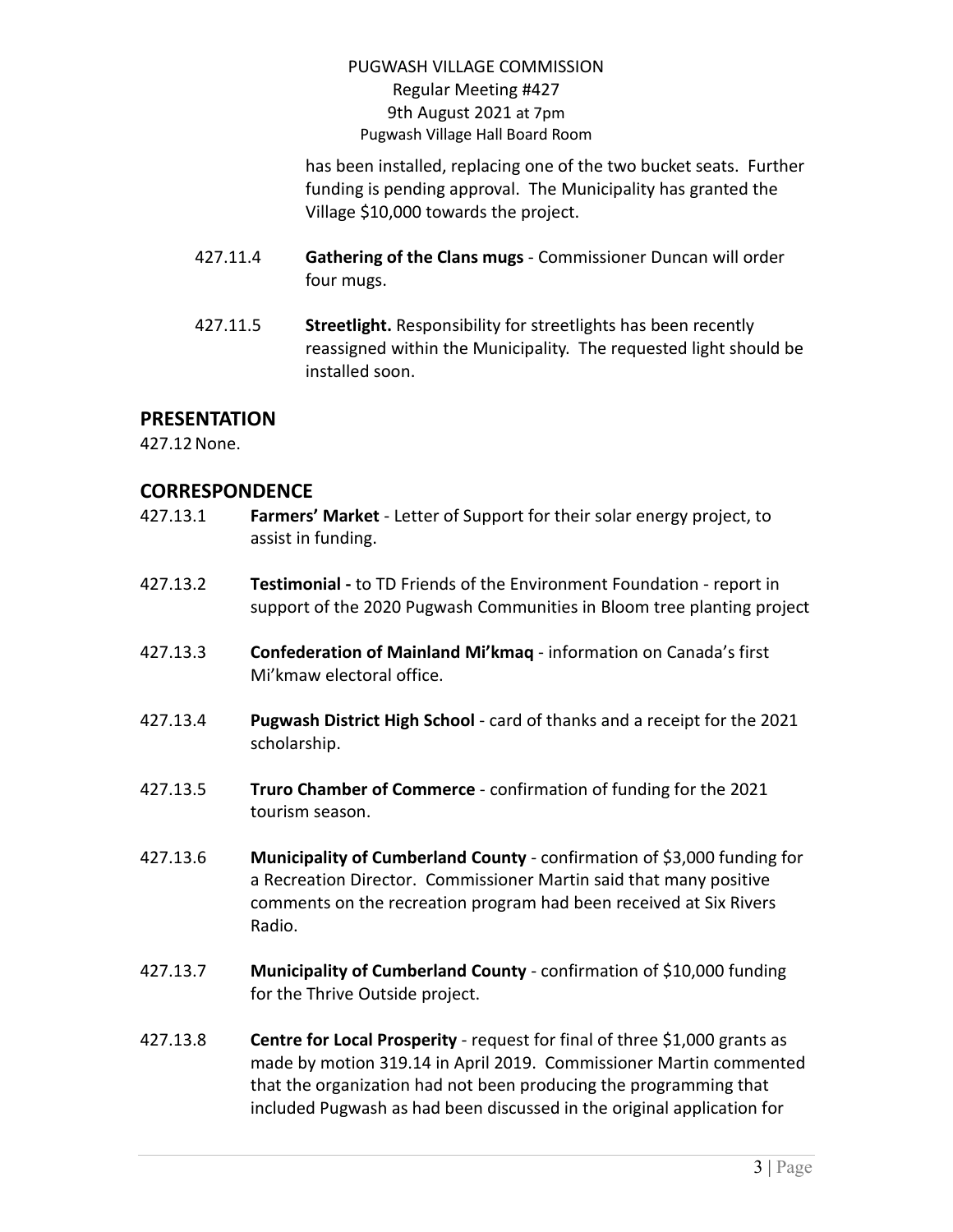funding. There has been some online conferences. Commissioner Wilson was concerned there may be a legal obligation to grant the final \$1,000. The Clerk was directed to ask the organization for an update on the past year's activities and upcoming plans.

- 427.13.9 **Nova Scotia Department of Transportation and Active Transit** information on storm water maintenance and repair in the village. There is a concern that future development in the Village, such as side walk extensions, could depend on better drainage in the area.
- 427.13.10 **Canada Revenue Agency** thanks for continuing support in the Community Volunteer Income Tax Program (CVITP). The Village supports this program by providing free space for CVITP. The space has not been used for the past two seasons due to the COVID-19 pandemic. Clients have been helped online, by phone or with home visits.
- 427.13.11 **Letter of Support - Sunset Community** in support of an application to install tennis and pickleball courts at the Sunset property at Sunset Lane.
- 427.13.12 **Pugwash Fire Department** Information on the annual mackerel and striped bass fishing tournament. Commissioner Martin said that this important tournament has raised funds for the department to purchase a rescue boat and now the department would like to use funds to purchase an all-terrain vehicle (side-by-side) to assist in back country incidents or rescue.

### **MOTION**

- **427.13.13 It was moved by Commissioner MacEwan and seconded by Commissioner Duncan to grant the Pugwash Volunteer Fire Department \$1,500. MOTION CARRIED**
- 427.13.14 **Cumberland Trails** request for (1) annual funding towards upkeep of a washroom at a trail head and (2) a letter of support for the continuing development of the trail. The Commissioners asked the Clerk invite Greg Nix to make a presentation about the trail.

# **COMMITTEE REPORTS**

# **427.14 Clerk Treasurer's Reports**

427.14.1 **PDHS Graduates' banners -** The volunteers who put the banners up will be reminded to take them back down.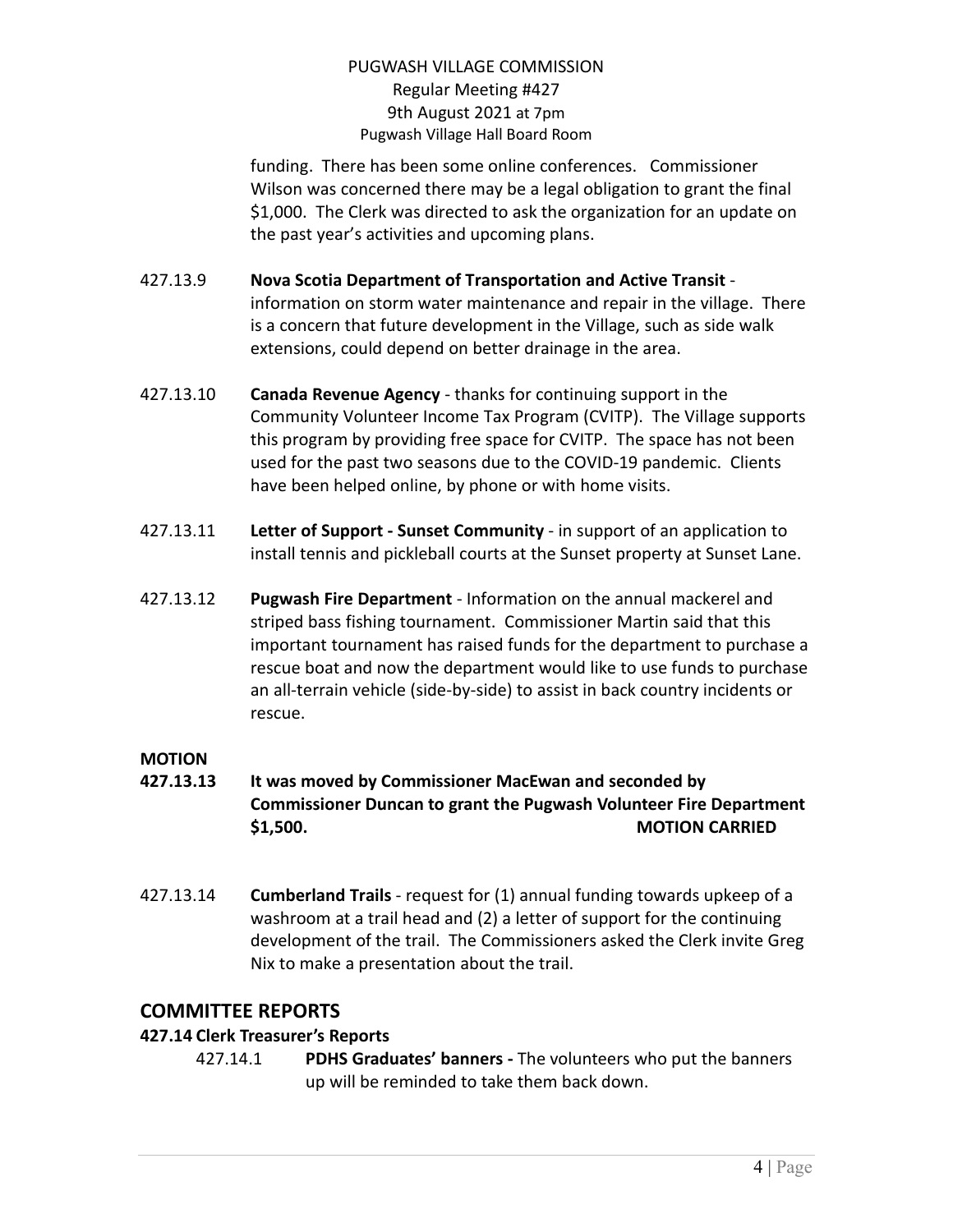- 427.14.2 **Summer staff -** have been working hard over a very busy season with the recreation programming and many more tourists at the Visitor Information Centre as COVID-19 restrictions ease.
- 427.14.3 **Train Station** this historic building has had all the loose brickwork on the north side of the building repaired. It looks vastly improved and much safer. Thanks to Christie Blackie for donating the bricks used by Blair Mackinnon's staff.
- 427.14.4 **Internet** there was some discussion and comparison of the different internet connections available in the Village. The Clerk will investigate further, in particular the Starlink option.

#### 427.15 **Accessibility (Municipality)**

Staff met with the chair of the committee, Maggie Pitts, to discuss the audit tools and process. This should be complete in the next few weeks.

#### 427.16 **Association of Nova Scotia Villages (ANSV)**

The ANSV AGM and conference will be in New Minas. All commissioners and staff are encouraged to attend.

#### **MOTION**

**427.17 It was moved by Commissioner MacEwan and seconded by Commissioner Duncan that Commissioner Martin be the voting representative for the Village of Pugwash at the ANSV AGM. MOTION CARRIED**

### 427.18 **Audit Committee**

No report

### 427.19 **Physician Recruitment and Retention**

A stand alone website for *Pugwash* doctor recruitment will be developed.

### 427.20 **Communities in Bloom (CIB)**

The CIB AGM is coming up later this month.

### 427.21 **Multi Purpose Centre**

As the Municipality has changed the function of the structure to being primarily a library, it was agreed that the name of the committee be changed to Pugwash Library Committee.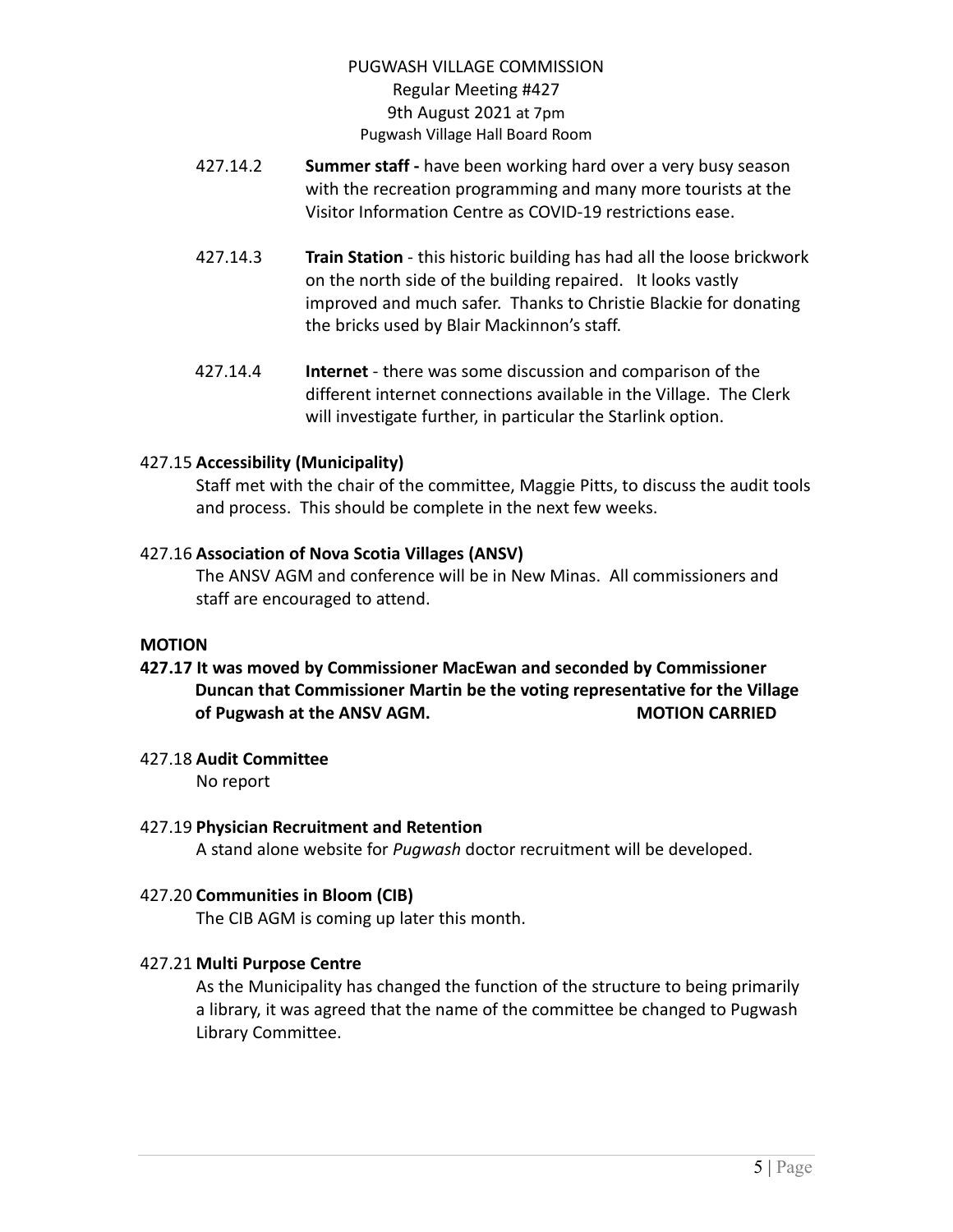# **MOTIONS**

427.22 None.

# **NOTICE OF MOTIONS**

427.23 None.

### **NEW OR OTHER BUSINESS**

427.23**Use of the Harbourfront Centre** - Background: A volunteer worker for Independent candidate for the pending (August  $17<sup>th</sup>$ ) provincial general election booked the stage for a political rally with very little notice and no accompanying information as requested by the online booking app the Village uses (Skedda). With no policy yet in force and a prompt response required, the Clerk initially denied permission to the applicant. The candidate then appealed to Commissioner Mundle who, being out of town at the time and also not yet sworn in as Commissioner since being acclaimed at the July  $10<sup>th</sup>$  Village election, referred the matter to *de facto* chair Wilson. After some discussion within the Commission, the decision was made to allow the rally. The booking date has been changed a few times, with the most recent date set as August 13<sup>th</sup>.

The Clerk reported that since this incident, research has demonstrated that most Municipal units do not allow political events or signage on their properties. The Commission did not wish to restrict freedom of expression. They would be interested in hearing a report as to how this rally was received and any positive or negative feedback. A policy for the use of the Harbourfront Centre will be drawn up as soon as possible.

- 427.24 **Policy procedure - review and development**. Commissioner Wilson had asked to add this to the agenda, but then was called away to attend a fire call (see note at minute 427.10). The Commission agreed to defer this subject to the next meeting.
- 427.24 The next regular meeting of the Pugwash Village Commission will be Monday, 7pm 13<sup>th</sup> September, 2021.
- 427.25 The Village Annual General Meeting (AGM) will be Tuesday, September 21st, 2021.

# **ADJOURNMENT**

427.27 The meeting was adjourned at 8:49pm by motion from Commissioner Martin.

Respectfully submitted